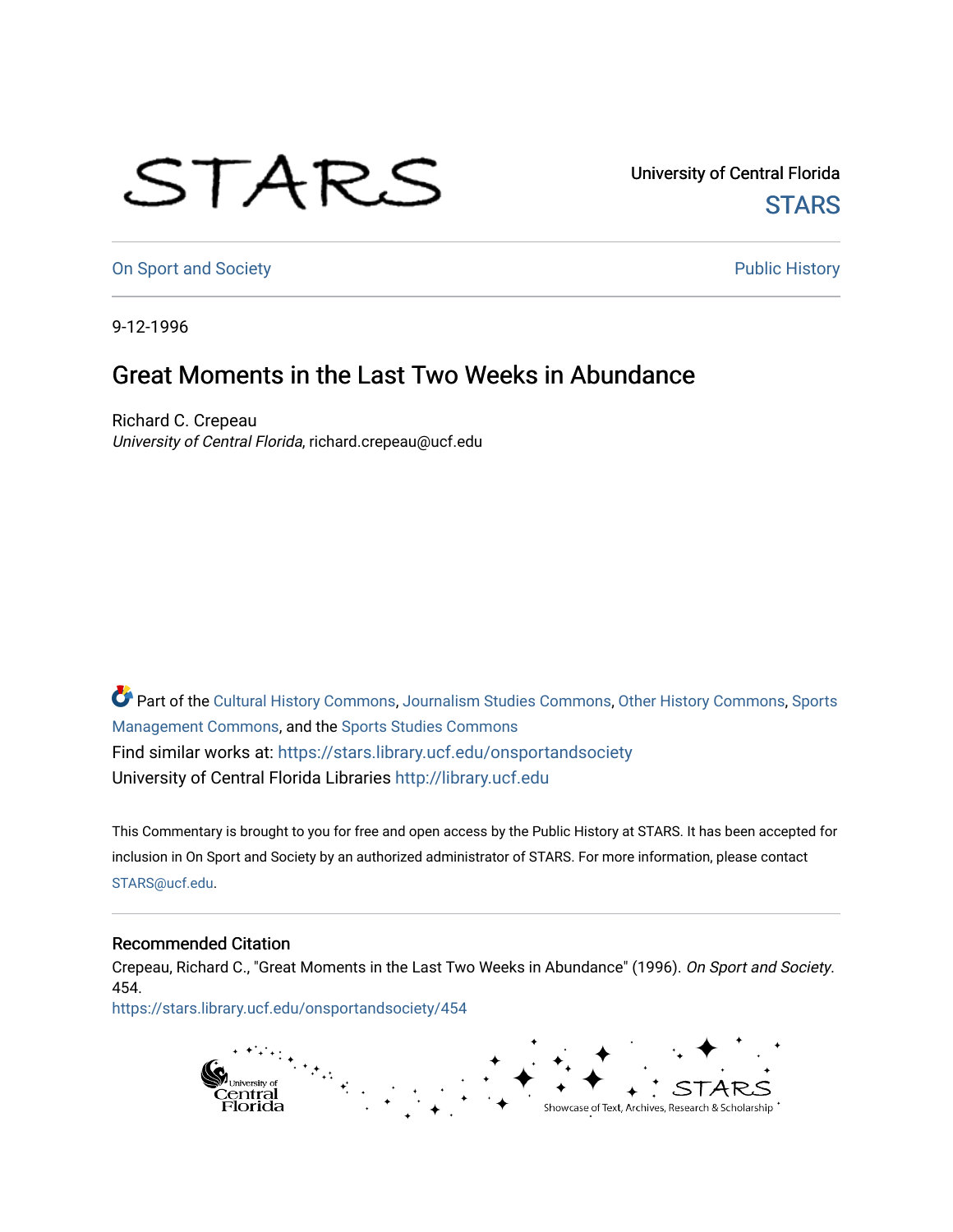## SPORT AND SOCIETY FOR ARETE September 12, 1996

In the last few weeks there has been an usual abundance of great moments in the games we love, a deluge of achievements and drama and struggle: Moments that have been historic and moments that have reached those heights of athletic achievement that make us all feel privileged that we were witnesses to greatness, as well as moments that demonstrate the best of human possibilities.

In baseball, tennis, and yes, hockey, it has been a particularly rich early September.

On the same night in baseball Eddie Murray joined an exclusive club, and Brett Butler rejoined his current club. Murray's achievement is historic, while Butler's is personal and dramatic.

Eddie Murray becomes the fifteenth member of baseball's exclusive 500 home run club and only the third player in baseball history to have hit 500 home runs and also have 3,000 hits. Hank Aaron and Willie Mays are the other two. Remarkably Murray is the only member of the 500 Club to never have a forty home run season, while Mantle is the only other switch-hitter in the club. Murray's homer not only tied a game in the middle of a pennant race, but it took place in Baltimore at Camden Yards exactly one year after Cal Ripken had broken Lou Gehrig's consecutive game record in that ballpark.

Before the game Murray, who had been looking for number 500 for a week, thought about the fact that it had been one year since Ripken's achievement, and he said that he believed that it simply could not happen that night. What is particularly fitting about it, is that Ripken considers Murray an inspiration and talked of his debt to Murray that night a year ago. On this night Cal was one of the first to greet Murray at home plate.

An hour later Brett Butler returned to the Dodger line-up in Los Angeles for the first time since May 1. Butler had undergone tonsil cancer surgery on May 21 and then went through subsequent weeks of radiation treatments during which he lost nearly twenty pounds. Most predictions were that Butler could not return to baseball this season.

But return he did. His third time at the plate he singled, and then in the eighth inning with the score tied he walked, stole second, went to third on a throwing error, and then scored the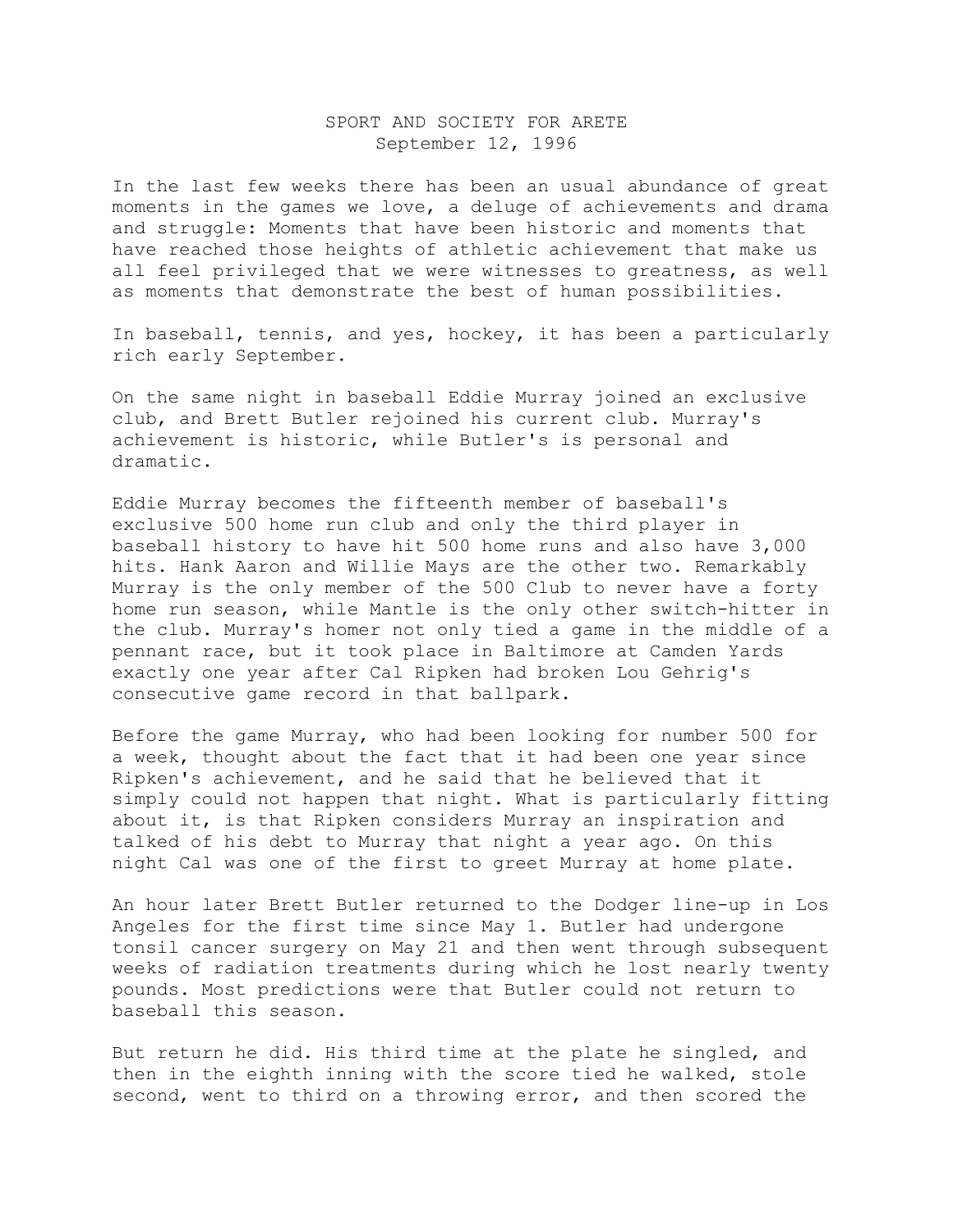winning run of the game on a sacrifice fly. In one of those marvelous understatements Butler said, "It's probably the biggest day of my career."

A few days later David Cone came back from a blood clot in his shoulder to pitch brilliantly for the Yankees, after it was certain he would not return to baseball this year.

Less dramatic but still noteworthy Fernando Valenzuela won his eighth straight game this past week pitching for San Diego with one of those eight taking place in Mexico. Echoes of Fernandomania rattled around the memory bank as Valenzuela has resurrected his major league pitching career at the age of fortysomething.

The U.S. Tennis Open, under a cloud of controversy and a largely uninspiring event this fall, suddenly jumped up and produced one of the most dramatic moments in its history in a quaterfinal match last Thursday. Number one seeded Pete Sampras was stretched to the limit by unseeded Alex Corretja of Spain in a five set match that lasted four hours and nine minutes in the heat and humidity and ended with a tie-breaker.

Not only was there the drama of the big upset, but Sampras staggered through the final points suffering from dehydration and stomach cramps. Pete vomited on court, struggled to maintain his bearings, doubled over in agony between points, and somehow facing set point at 7-6 in the tiebreak saved the match. He then served an ace to go up 8-7 and Corretja followed with a double fault to end it.

Sampras had reached down deep to summon the will to go on. That he was officially crowned champion on Sunday only affirmed what we were witness to on Thursday.

Then there is hockey. The World Championship of Hockey is being played across two continents this past three weeks. What is most remarkable is that in September before the start of the professional season we are seeing playoff level hockey. Two matches in particular exemplified this. The Canada-Russia match in the first round was a thundering affair played with Cold War intensity, while the Canada-Sweden match went into two overtimes and was as nerve-racking a nail-biter as there could be. The finals between the U.S. and Canada is giving us more of the same. Through it all the world's greatest players are giving everything with only pride and not money at stake.